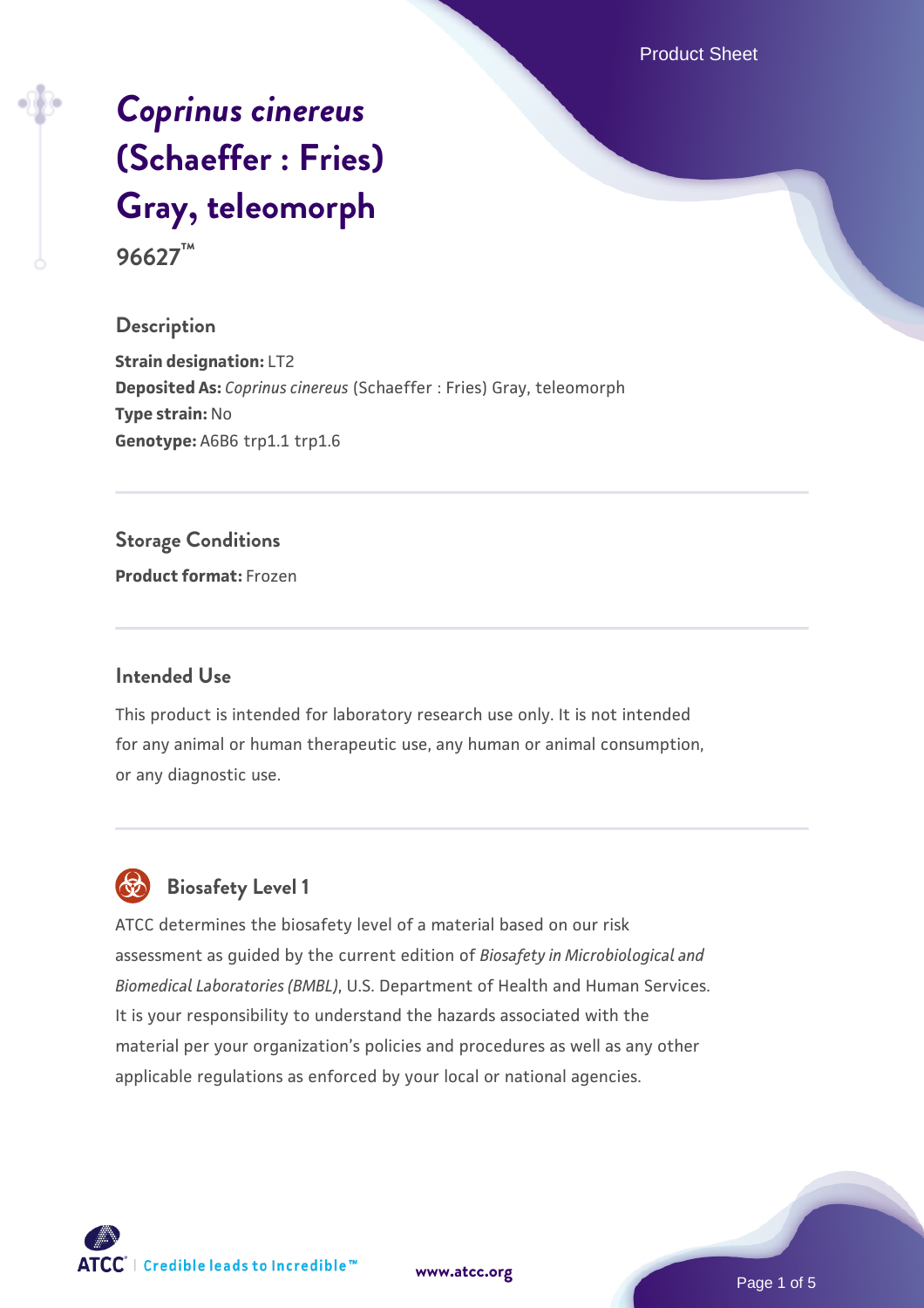ATCC highly recommends that appropriate personal protective equipment is always used when handling vials. For cultures that require storage in liquid nitrogen, it is important to note that some vials may leak when submersed in liquid nitrogen and will slowly fill with liquid nitrogen. Upon thawing, the conversion of the liquid nitrogen back to its gas phase may result in the vial exploding or blowing off its cap with dangerous force creating flying debris. Unless necessary, ATCC recommends that these cultures be stored in the vapor phase of liquid nitrogen rather than submersed in liquid nitrogen.

#### **Certificate of Analysis**

For batch-specific test results, refer to the applicable certificate of analysis that can be found at www.atcc.org.

#### **Growth Conditions**

**Medium:**  [ATCC Medium 987: CYM medium](https://www.atcc.org/-/media/product-assets/documents/microbial-media-formulations/9/8/7/atcc-medium-987.pdf?rev=80a7aaba0d6d4927a359e9ccdb642bf4) **Temperature:** 37°C

#### **Material Citation**

If use of this material results in a scientific publication, please cite the material in the following manner: *Coprinus cinereus* (Schaeffer : Fries) Gray, teleomorph (ATCC 96627)



**[www.atcc.org](http://www.atcc.org)**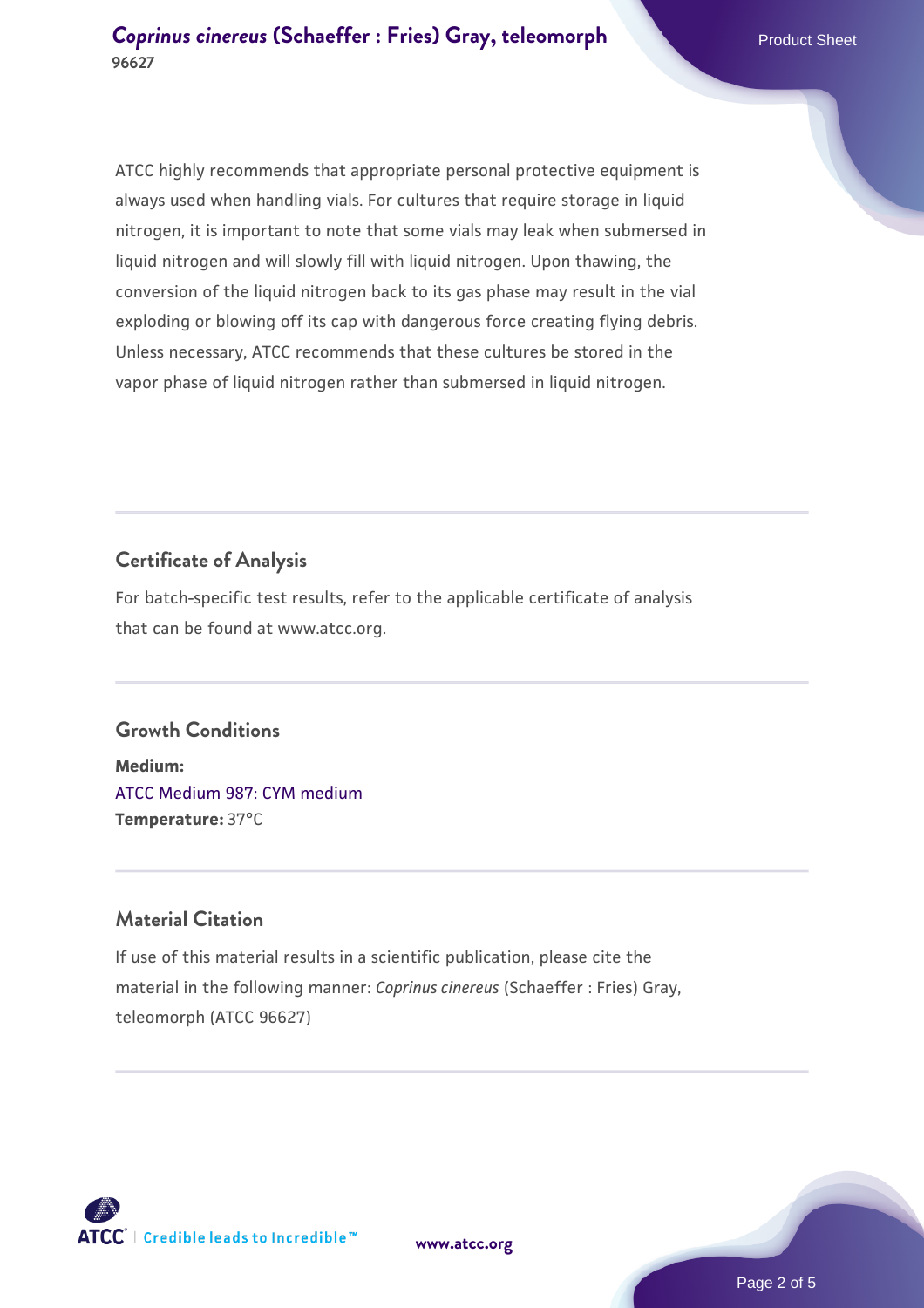#### **[Coprinus cinereus](https://www.atcc.org/products/96627) [\(Schaeffer : Fries\) Gray, teleomorph](https://www.atcc.org/products/96627)** Product Sheet **96627**

#### **References**

References and other information relating to this material are available at www.atcc.org.

#### **Warranty**

The product is provided 'AS IS' and the viability of ATCC® products is warranted for 30 days from the date of shipment, provided that the customer has stored and handled the product according to the information included on the product information sheet, website, and Certificate of Analysis. For living cultures, ATCC lists the media formulation and reagents that have been found to be effective for the product. While other unspecified media and reagents may also produce satisfactory results, a change in the ATCC and/or depositor-recommended protocols may affect the recovery, growth, and/or function of the product. If an alternative medium formulation or reagent is used, the ATCC warranty for viability is no longer valid. Except as expressly set forth herein, no other warranties of any kind are provided, express or implied, including, but not limited to, any implied warranties of merchantability, fitness for a particular purpose, manufacture according to cGMP standards, typicality, safety, accuracy, and/or noninfringement.

#### **Disclaimers**

This product is intended for laboratory research use only. It is not intended for any animal or human therapeutic use, any human or animal consumption, or any diagnostic use. Any proposed commercial use is prohibited without a license from ATCC.

While ATCC uses reasonable efforts to include accurate and up-to-date information on this product sheet, ATCC makes no warranties or representations as to its accuracy. Citations from scientific literature and



**[www.atcc.org](http://www.atcc.org)**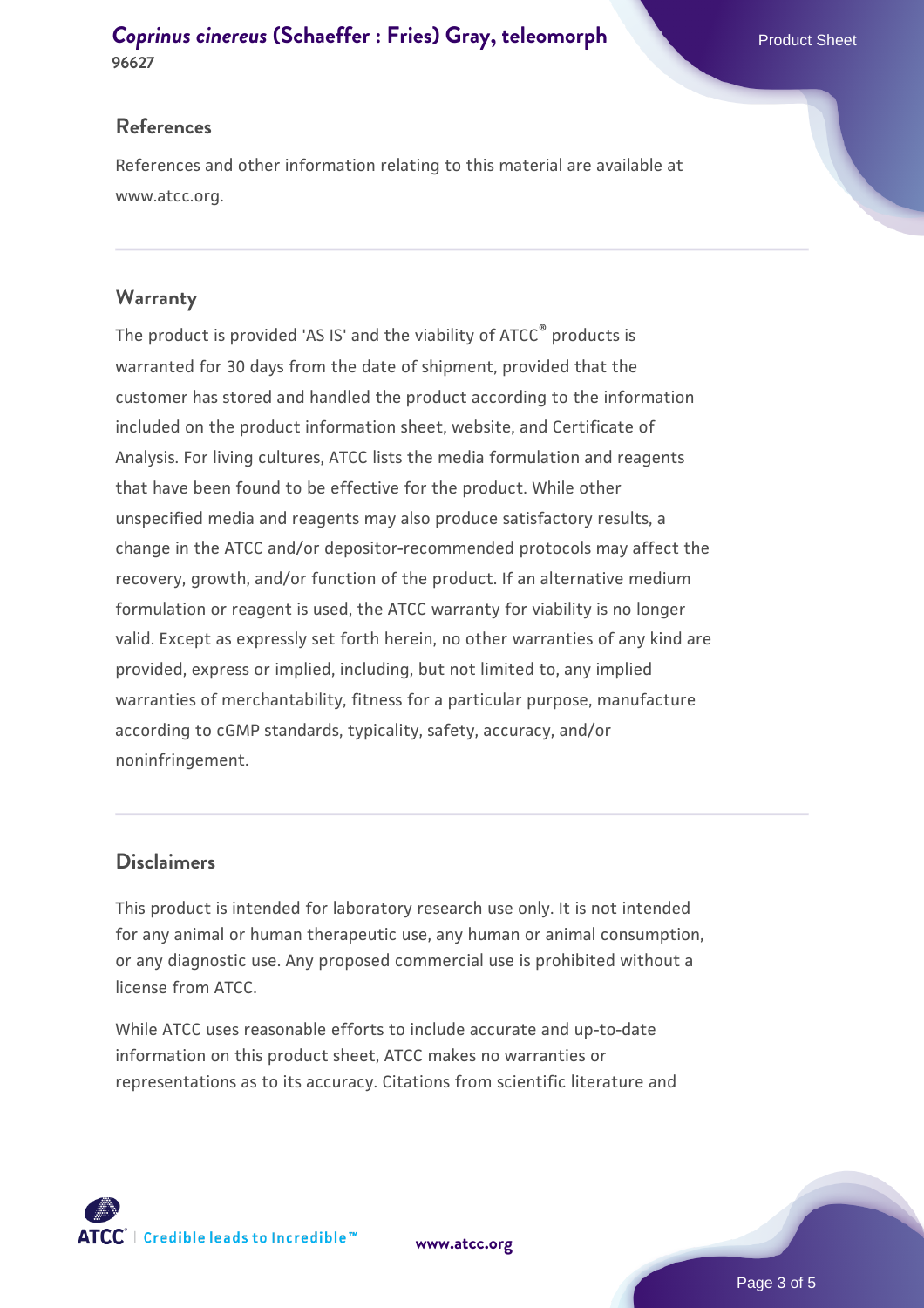patents are provided for informational purposes only. ATCC does not warrant that such information has been confirmed to be accurate or complete and the customer bears the sole responsibility of confirming the accuracy and completeness of any such information.

This product is sent on the condition that the customer is responsible for and assumes all risk and responsibility in connection with the receipt, handling, storage, disposal, and use of the ATCC product including without limitation taking all appropriate safety and handling precautions to minimize health or environmental risk. As a condition of receiving the material, the customer agrees that any activity undertaken with the ATCC product and any progeny or modifications will be conducted in compliance with all applicable laws, regulations, and guidelines. This product is provided 'AS IS' with no representations or warranties whatsoever except as expressly set forth herein and in no event shall ATCC, its parents, subsidiaries, directors, officers, agents, employees, assigns, successors, and affiliates be liable for indirect, special, incidental, or consequential damages of any kind in connection with or arising out of the customer's use of the product. While reasonable effort is made to ensure authenticity and reliability of materials on deposit, ATCC is not liable for damages arising from the misidentification or misrepresentation of such materials.

Please see the material transfer agreement (MTA) for further details regarding the use of this product. The MTA is available at www.atcc.org.

#### **Copyright and Trademark Information**

© ATCC 2021. All rights reserved. ATCC is a registered trademark of the American Type Culture Collection.

#### **Revision**

This information on this document was last updated on 2021-05-19

**[www.atcc.org](http://www.atcc.org)**